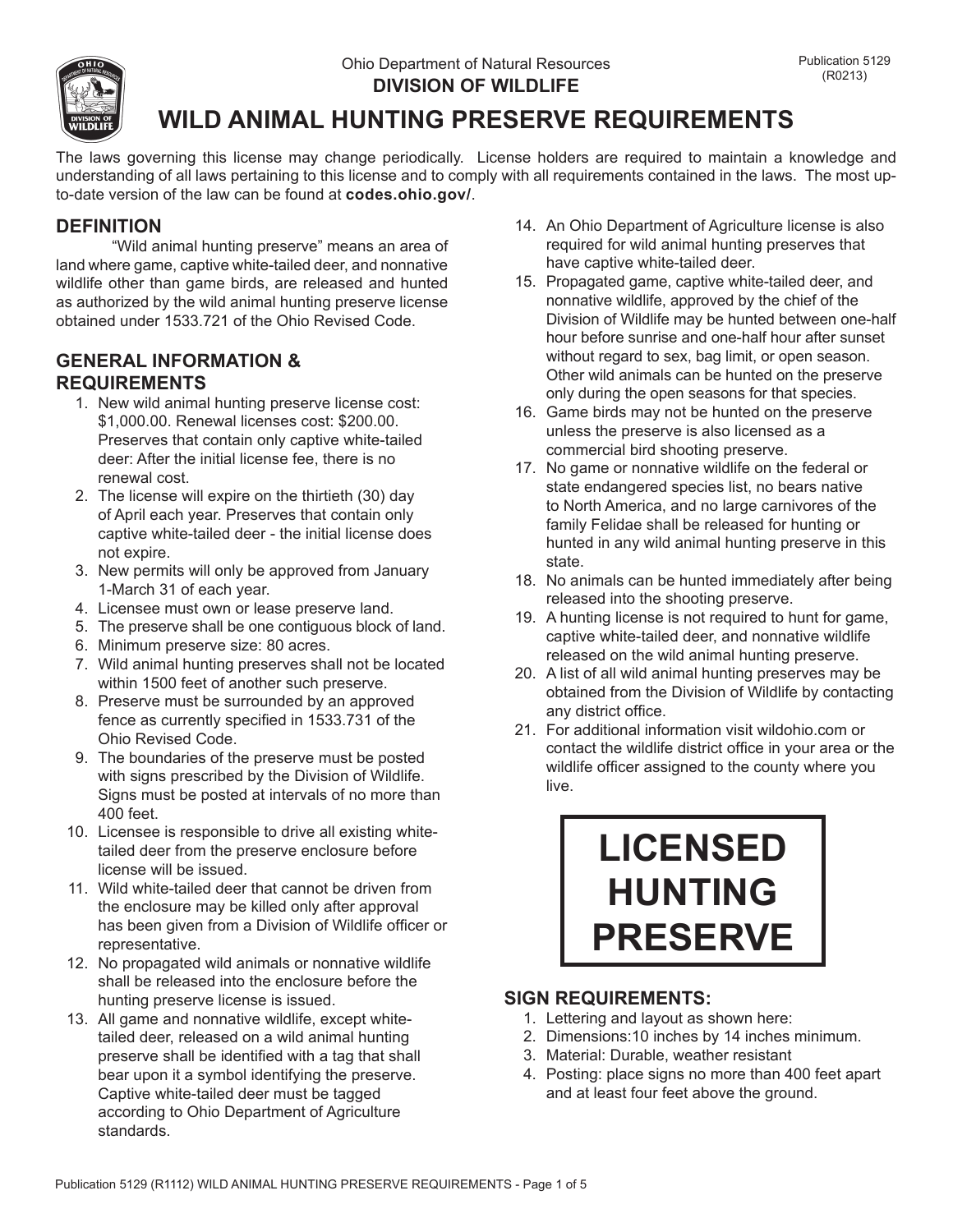# **Sections of the Ohio Revised Code dealing with Wild Animal Hunting Preserves**

Up-to-date laws can be found at: **codes.ohio.gov/**

#### **1533.721 Wild animal hunting preserve license conditions.**

(A) Except as otherwise provided by division rule, no person shall offer for hunting or hunt any nonnative wildlife except in a licensed wild animal hunting preserve. No person shall operate a wild animal hunting preserve without first obtaining a wild animal hunting preserve license issued by the chief of the Division of Wildlife under this section.

(B) Application for a wild animal hunting preserve license shall be made on a form prescribed by the chief and shall be accompanied by a license application fee of \$1,000.00. The application shall contain a list of which species of game and nonnative wildlife are to be released for hunting in the preserve and any other information required by the chief.

(C) The chief, upon payment of the application fee, shall issue to the applicant a wild animal hunting preserve license if all of the following conditions are met:

(1) The operation of the wild animal hunting preserve does not conflict with a prior reasonable public interest;

(2) The proposed wild animal hunting preserve meets the requirements established in division (A) of section 1533.731 of the Ohio Revised Code;

(3) The applicant is the owner or lessee of the land described in the application and maintains his status as the owner or lessee of the land until the license expires.

(4) The proposed wild animal hunting preserve has been inspected by a representative of the Division of Wildlife to ensure that all wild deer have been removed from the proposed wild animal hunting preserve before any game or nonnative wildlife are released into the preserve.

(D) Prior to an inspection of a proposed wild animal hunting preserve for purposes of division (C)(4) of this section, an applicant for a wild animal hunting preserve license shall remove all wild deer from the proposed preserve using a method that is approved by the chief. All wild deer that cannot be removed from the proposed wild animal hunting preserve shall be killed, and the applicant shall submit a restitution fee in accordance with section 1531.201 of the Ohio Revised Code.

(E) Inspection of a proposed wild animal hunting preserve shall be conducted and approval or disapproval of an initial license for such a preserve shall be made between the first day of January through the last day of March of the year in which the applicant first intends to operate the preserve.

(F) Upon receipt of the initial license for a wild animal hunting preserve, receipt of a license under section 943.03 or 943.031 of the Ohio Revised Code, and a demonstration to the chief or the chief's designee that each captive whitetailed deer held by the licensee was legally acquired, the licensee may place all of the licensee's deer in the wild animal hunting preserve. A wild animal hunting preserve licensee holding captive white-tailed deer in the preserve shall comply with this chapter and Chapter 1531. of the Revised Code, division rules, sections 943.20 to 943.26 of the Revised Code, and rules adopted under section 943.24 of the Revised Code.

(G)(1) Except as otherwise provided in division (G)(2) of this section, all licenses issued under this section shall expire on the thirtieth (30) day of April of each year. Any license holder wishing to own or operate a wild animal hunting preserve in the year following the expiration of the license shall submit a license renewal form prescribed by the chief and include an annual renewal fee of \$200.00.

(2) A license issued under this section for a wild animal hunting perserve in which only captive white-taild deer are kept does not expire unless the license is revoked by the chief under division (H)(2) of this section.

(H)(1) Except as otherwise provided in division (H)(2) of this section, and in accordance with Chapter 119. of the Ohio Revised Code, the chief may suspend or revoke a wild animal hunting preserve license if the chief finds that the license holder has violated or is violating this chapter or Chapter 1531. of the Revised Code or any division rule.

(2) The chief, with approval of the director of agriculture, may suspend or revoke a wild animal hunting preserve license issued to a person who also has been issued a valid license for that preserve under section 943.03 or 943.031 of the Ohio Revised Code in the person fails to comply with this chapter and Chapter 1531. of the Revised Code, division rules, sections 943.20 to 943.26 of the Revised Code, and rules adopted under section 943.24 of the Revised Code.

(I) This section does not authorize the hunting of game birds in a licensed wild animal hunting preserve unless the licensee also possesses a valid commercial bird shooting preserve license issued under section 1533.72 of the Ohio Revised Code for the same land for which the wild animal hunting preserve license was issued.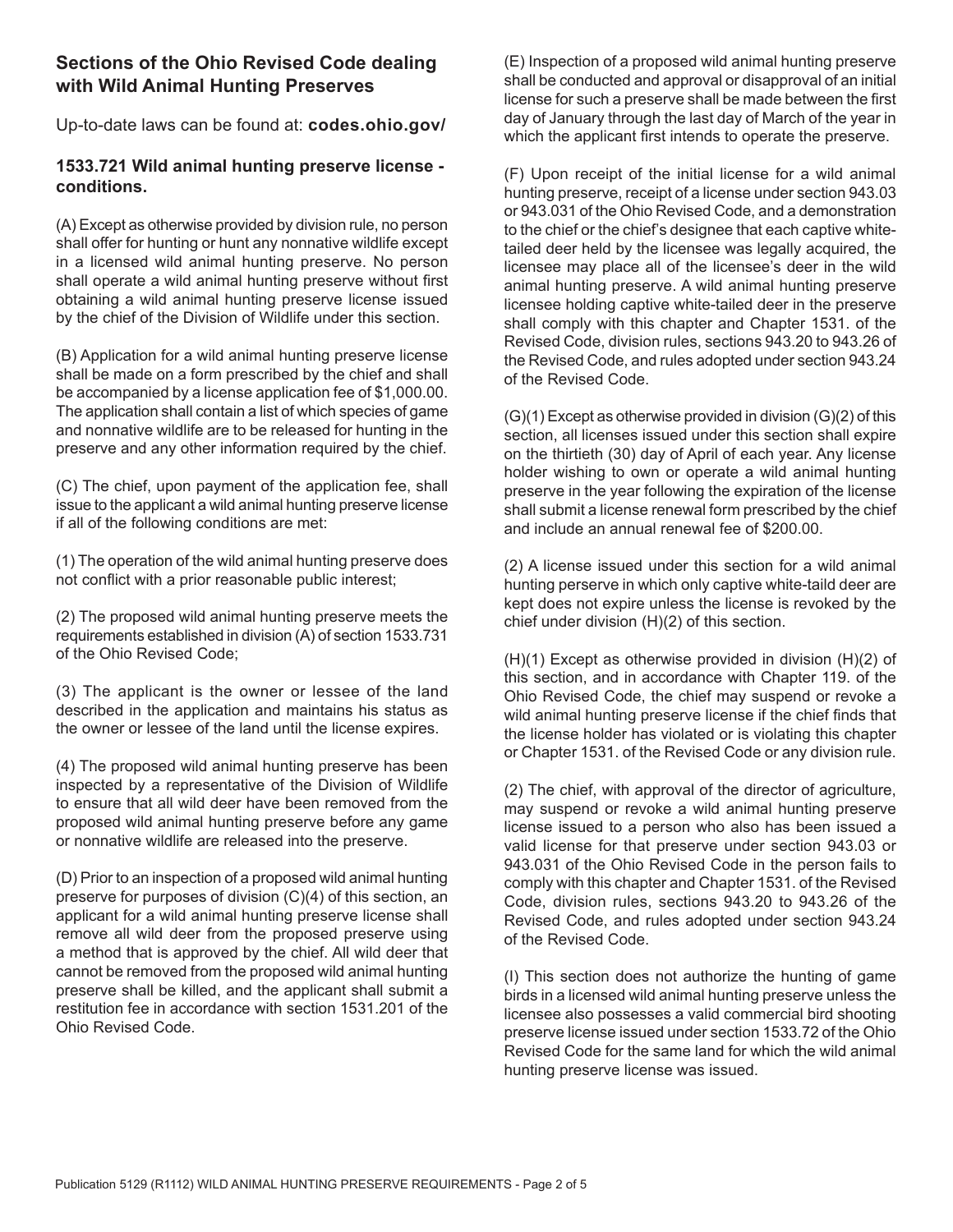#### **1533.731 Wild animal hunting preserves-regulations.**

(A) No wild animal hunting preserve shall be less than 80 acres in area. Each such preserve shall be in one continuous block of land, except that the block of land may be intersected by highways or roads. No wild animal hunting preserve shall be located within 1,500 feet of another such preserve or of a commercial bird shooting preserve licensed under section 1533.72 of the Ohio Revised Code.

The boundaries of each wild animal hunting preserve shall be clearly defined by posting, at intervals of not more than 400 feet, with signs prescribed by the Division of Wildlife. Each wild animal hunting preserve shall be surrounded by a fence at least eight feet in height, with a minimal deviation not to exceed 4 percent, that is constructed of a woven wire mesh, or such other enclosure approved by the chief of the Division of Wildlife.

(B)(1) Except as provided in divisions (B)(2) and (3) of this section, game and nonnative wildlife that have been approved by the chief for such use and that have been legally acquired or propagated under the authority of a propagating license issued under section 1533.71 of the Ohio Revised Code, or propagated within the confines of a licensed wild animal hunting preserve may be released and hunted within the confines of the licensed wild animal hunting preserve between one-half hour sunrise and onehalf hour after sunset, without regard to sex, bag limit, or open season, by hunters authorized by the holder of the wild animal hunting preserve license to hunt on those lands. The chief shall establish, by rule, the allowable methods of taking game and nonnative wildlife in a wild animal hunting preserve.

(2) No game or nonnative wildlife on the federal endangered species list established in accordance with the "Endangered Species Act of 1973," 87 Stat. 884, 16 U.S.C.A. 1531, as amended, or the state endangered species list established in rules adopted under section 1531.25 of the Ohio Revised Code, no bears native to North America, and no large carnivores of the family Felidae shall be released for hunting or hunted in any wild animal hunting preserve in this state.

(3) No person shall release for hunting or hunt within a wild animal hunting preserve any game or nonnative wildlife not listed in the application for a license for that preserve.

(C) Unless otherwise specified by division rule, all game and nonnative wildlife released on a wild animal hunting preserve shall be identified with a tag that shall bear upon it a symbol identifying the preserve.

(D) No person shall remove living game or nonnative wildlife from a wild animal hunting preserve unless the game or nonnative wildlife are being transferred to another wild animal hunting preserve in accordance with rules adopted by the director of agriculture under section 943.24 of the Ohio Revised Code.

(E) The holder of a wild animal hunting preserve license shall keep a record of all animals that have been released into the preserve. The record shall include all of the following:

- **(1)** The date on which each animal was released into the preserve;
- **(2)** The number of each species of animals;
- **(3)** The number of males and females of each species of animals;
- **(4)** The name and address of each person from whom each animal was obtained.

The licensee shall record in a manner specified by the division the name and address of each person that takes any game or nonnative wildlife from the preserve. The licensee shall maintain those records for a period of two years and make them available for inspection by the division at all reasonable times in conjunction with an active criminal investigation.

(F) In addition to complying with the requirements established by division (E) of this section, the holder of a wild animal hunting preserve license who has captive white-tailed deer in the preserve shall keep a record of all known escapes of those deer, deaths of those deer that were not a result of hunting, and laboratory results for testing for chronic wasting disease of those deer that is required by section 943.21 of the Ohio Revised Code and rules adopted under section 943.24 of the Revised Code.

(G) For the purposes of division (B) of section 1533.02 of the Ohio Revised Code, the owner or operator of a wild animal hunting preserve shall furnish each person who takes any game or nonnative wildlife from the preserve a certificate bearing a description of the animal, the date the animal was taken, and the name of the preserve.

(H) The holder of a wild animal hunting preserve license prominently shall display the license at the place of business that is specified in the license.

(I) The chief shall adopt rules under section 1531.10 of the Ohio Revised Code that provide for the safety of the public and for the protection of the game and nonnative wildlife to be hunted in a wild animal hunting preserve prior to their release in the preserve.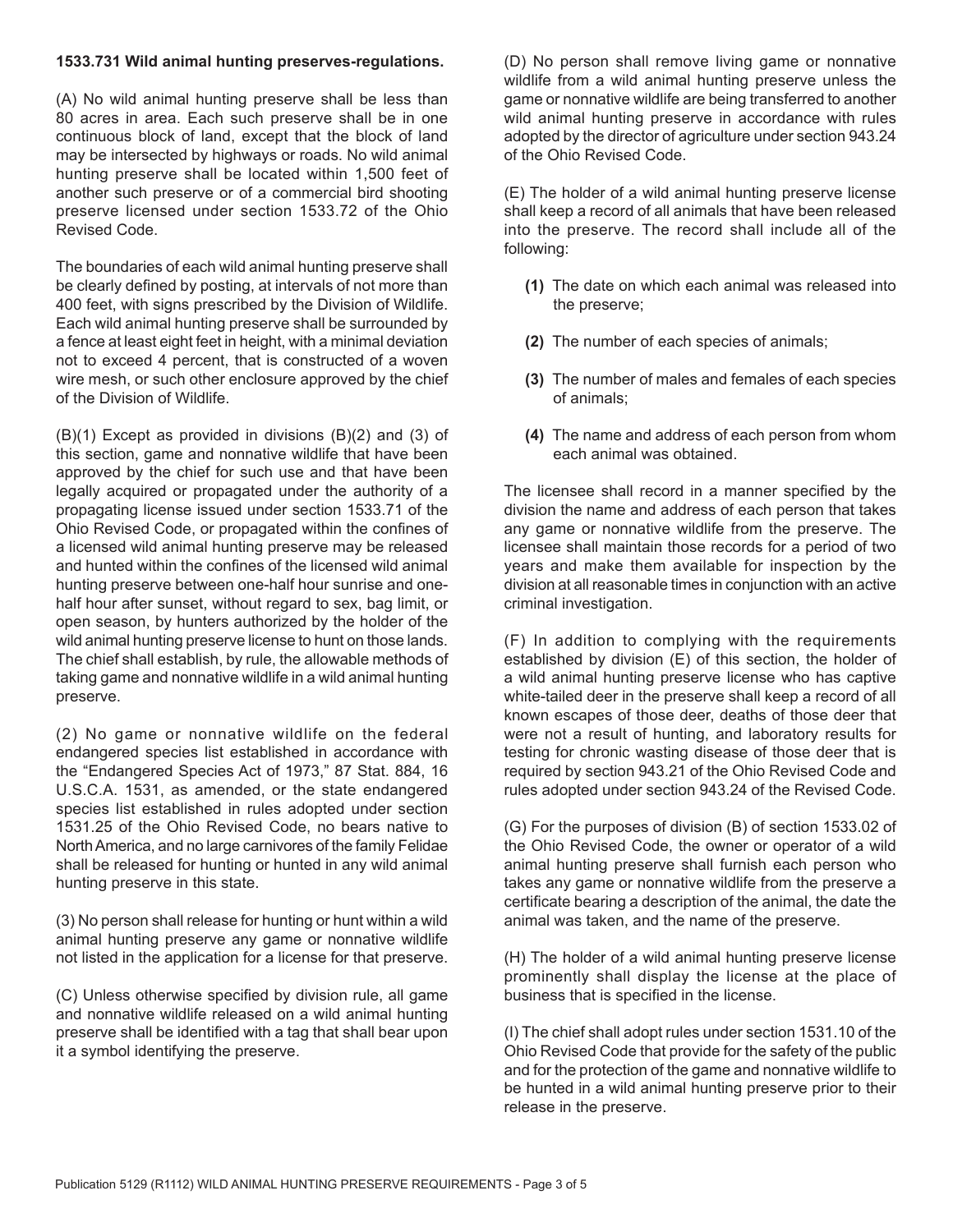(J) No holder of a wild animal hunting preserve license shall violate this chapter or Chapter 1531. of the Ohio Revised Code or any division rule.

(K) This section does not authorize the hunting of game birds in a licensed wild animal hunting preserve unless the licensee also possesses a valid commercial bird shooting preserve license issued under section 1533.72 of the Ohio Revised Code for the same land for which the wild animal hunting preserve license was issued.

(L) A person may hunt game and nonnative wildlife in a licensed wild animal hunting preserve without obtaining a hunting license otherwise required by section 1533.10 of the Revised Code or a deer permit otherwise required by section 1533.11 of the Revised Code.

#### **1533.74 Tag or seal required for animals sold for food.**

No game birds, game quadrupeds, or fur-bearing animals held under the authority of a license issued under section 1533.71, 1533.72, or 1533.721 shall be sold for food unless the carcass of each game bird, game quadruped, or fur-bearing animal is tagged with a suitable tag or seal approved by the Division of Wildlife. Game birds, game quadrupeds, and fur-bearing animals so killed and tagged may be possessed, bought, or sold at any time. Common carriers shall receive and transport game birds, game quadrupeds, and fur-bearing animals so tagged, but to every package containing them shall be affixed a tag or label upon which shall be plainly printed or written the name of the person to whom the license was issued, the name of the person to whom they are to be transported, the number of game birds, game quadrupeds, or fur-bearing animals contained in the package, and a statement to the effect that they were killed and tagged in accordance with sections 1533.71 to 1533.79 of the Ohio Revised Code.

The chief of the Division of Wildlife may adopt rules under section 1531.10 of the Ohio Revised Code necessary to administer this section.

This section and rules adopted pursuant to it do not apply to meat that has been inspected by the Department of Agriculture under Chapter 918. of the Ohio Revised Code and rules adopted under it and that has been marked with an official inspection mark, stamp, or brand pursuant to that inspection.

#### **1533.79 Control or eradication of parasites and diseases.**

(A) The chief of the Division of Wildlife may adopt, amend, and rescind such rules as the chief considers necessary to control or eradicate parasites and diseases of domesticated or semi-wild game birds, game quadrupeds other than captive white-tailed deer, fur-bearing animals, or nonnative wildlife on the lands subject to sections 1533.70 to 1533.80 of the Ohio Revised Code.

(B) This chapter and Chapter 1531. of the Ohio Revised Code and division rules do not supersede the authority of the director of agriculture under Chapter 941. of the Revised Code to prevent the spread of dangerously contagious or infectious diseases and to provide for the control and eradication of such diseases.

# **Ohio Administrative Code 1501:31-9-07 Wild animal hunting preserves.**

- (A) Methods of take
	- (1) It shall be unlawful to take any game, captive white-tailed deer, or nonnative wildlife from a wild animal hunting preserve by any method other than hunting:
		- (a) with a gun;
		- (b) with a gun and a dog;
		- (c) with a bow and arrow;
		- (d) with a bow and arrow and dog;
		- (e) with a gun that is 10 gauge or smaller;
		- (f) by falconry as defined in Ohio Administrative Code

1501:31-1-01 (DD)

(B) It shall be unlawful to place any type of game, captive white-tailed deer, or nonnative wildlife in a wild animal hunting preserve which would not contain the animal and allow the animal to escape into the wild.

(C) It shall be unlawful to release any game, captive whitetailed deer, or nonnative wildlife from a cage or holding pen and immediately shoot or attempt to take said game, captive white-tailed deer, or nonnative wildlife.

(D) It shall be unlawful to release any game, captive whitetailed deer, or nonnative wildlife on a wild animal hunting preserve which is untagged or improperly tagged.

(E) It shall be unlawful to transport or possess any game, captive white-tailed deer, or nonnative wildlife taken from a wild animal hunting preserve without a tag as described in division (C) of section 1533.731 of the Ohio Revised Code except captive white-tailed deer must be tagged according to rules adopted under section 943.24 of the Revised Code.

(F) It shall be unlawful for the holders of a wild animal hunting preserve license to fail to keep accurate daily records of the information required by 1533.731 (E) and (F) of the Ohio Revised Code. All required information shall be recorded on forms supplied by the Division of Wildlife or the Ohio Department of Agriculture or in any manner that documents the required information and is available for review and inspection.

(G) Escaped game, captive white-tailed deer or nonnative wildlife